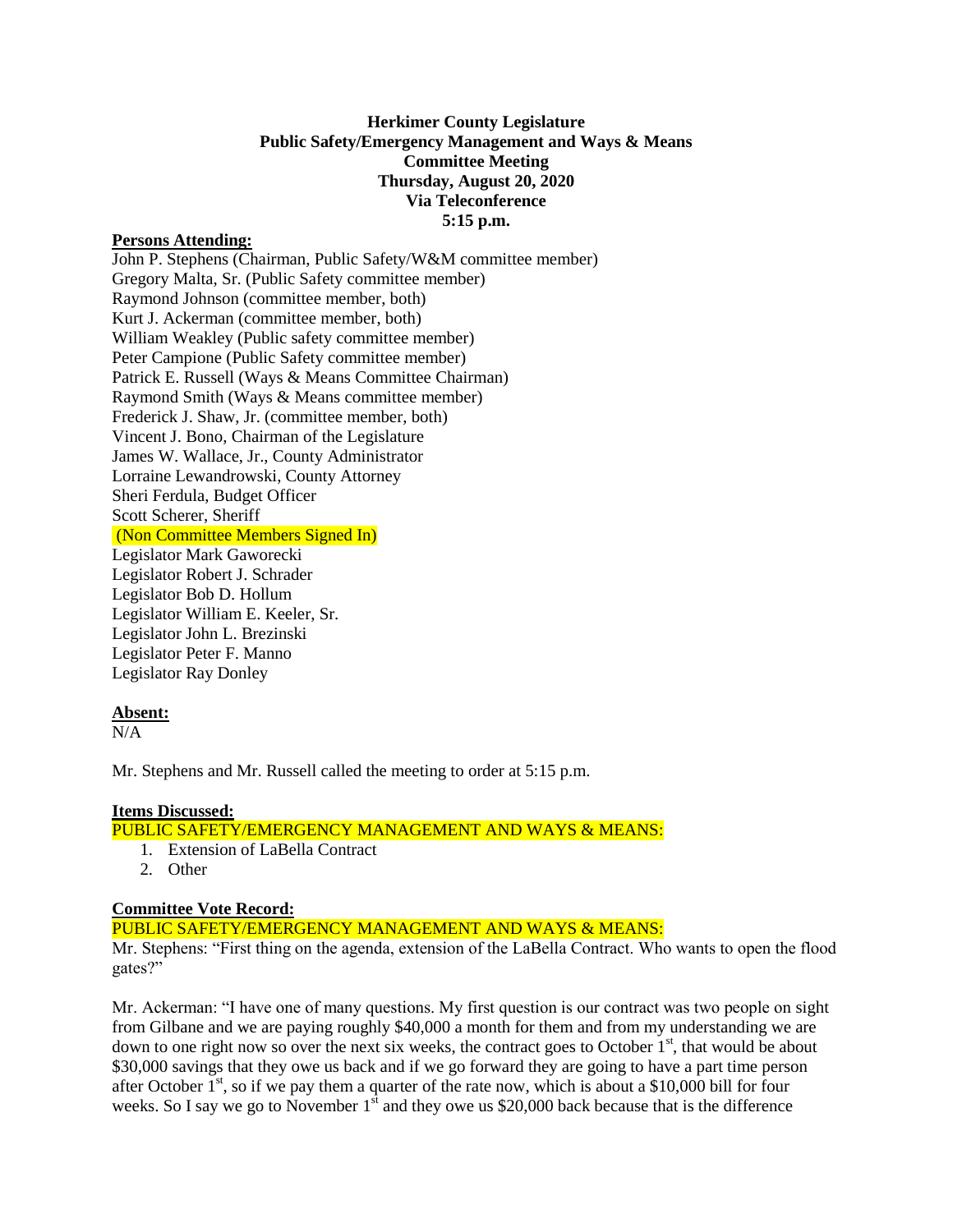between what they owe us for shorting us now than what we signed for a contract. I don't know why we owe them any money."

Mr. Schrader: "I second that motion."

Mr. Bono: "I don't know if there is a response. Say that one more time."

Mr. Ackerman: "We signed the contract with them to have two people at \$40,000 a month, correct? \$900,000 divided by two months or whatever it is \$41,000. They pulled one of the people off and another one left as well so we are really down to one replacement person on site which is a reduction over the next six weeks of \$30,000 we have to pay them. If you do the math, instead of paying them \$10,000 we are paying them \$5,000 so they owe us back that money. Going forward they are going to have a part time person there from my understanding talking to you guys."

Mr. Wallace: The twenty months ended in June."

Mr. Ackerman: "I thought it was twenty two."

Mr. Wallace: "No, it was twenty through June."

Mr. Ackerman: "What was the two months then?"

Mr. Wallace: "It was from November through June."

Mr. Ackerman: "I thought I was told it was twenty two months?"

Mr. Wallace: "I didn't tell you so I don't know."

Mr. Ackerman: "That's what I was told by the three people on the committee. Two out of the three. It was twenty plus two months."

Mr. Wallace: "But it's not. It's through June."

Mr. Bono: "I don't remember having that conversation."

Mr. Ackerman: "You said it was twenty plus two which puts us to September 1st."

Mr. Bono: "When did I say this?"

Mr. Wallace: "It doesn't matter. It is twenty months and it runs through June."

Mr. Ackerman: "So we owe them back money? Where did September 1<sup>st</sup> come into play?"

Mr. Wallace: "There was two months for closeout."

Mr. Ackerman: "So that was a part of the bid? Twenty plus two, right?"

Mr. Wallace: "Not to my knowledge Kurt."

Mr. Ackerman: "You said two months for closeout. Is that a part of the contract though?"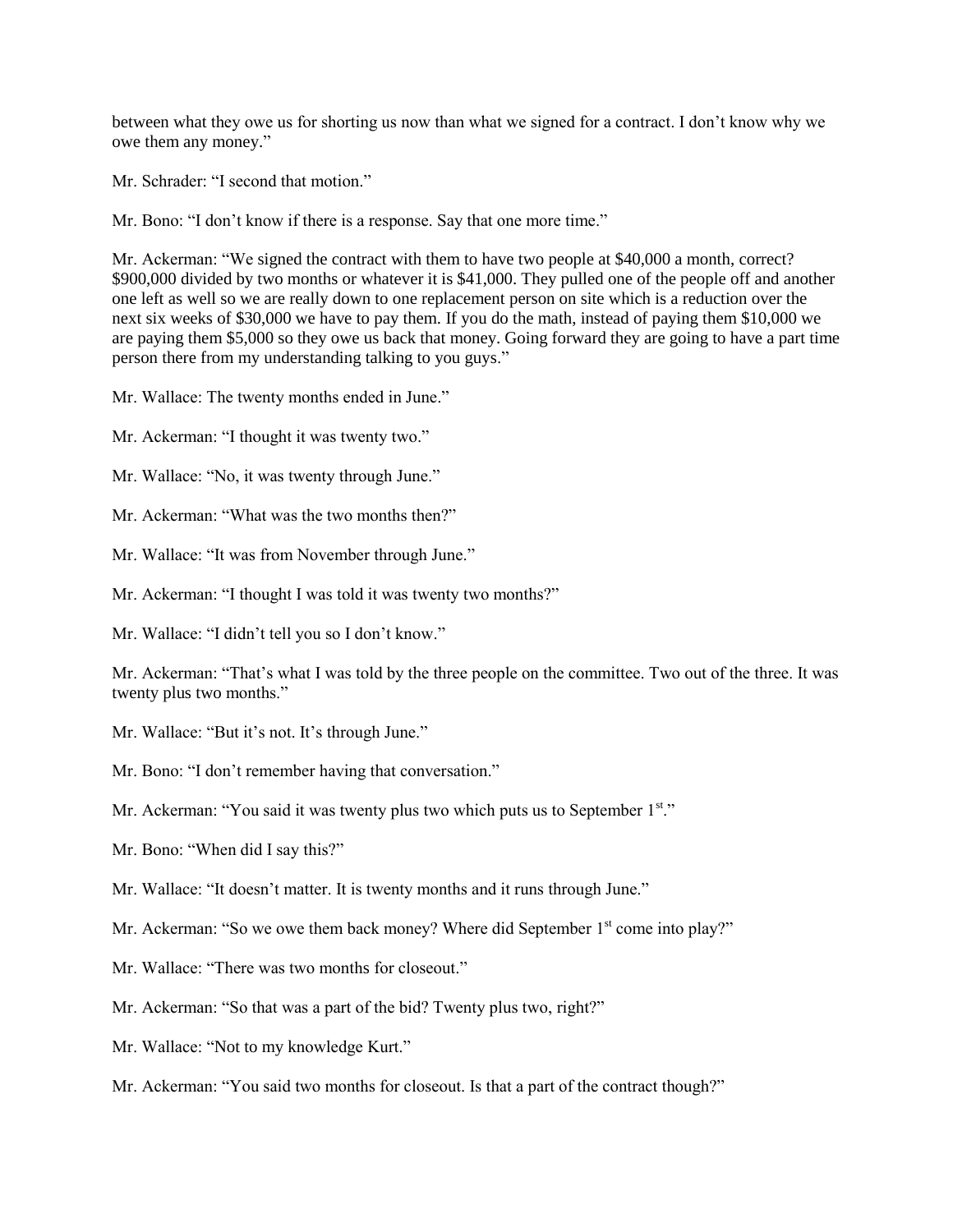Mr. Wallace: "That's the one remember they did it for free? They put it in and they said they were going to do it for free."

Mr. Schrader: "They didn't do anything for free."

Mr. Wallace: "Yes they did, Bob. You can make up whatever you want to make up but I'm just telling you."

Mr. Ackerman: "I was told until September 1st."

Mr. Wallace: "They are not charging us. They need to be paid from September through November."

Mr. Johnson: "I thought the contract ended October 1st? Is that LaBella or is that LaBella and Gilbane?"

Mr. Wallace: "No. Remember, any contract we had was just LaBella. We don't have a contract with Gilbane, which is great because now you are fighting with one company. You don't have two companies going like this at you. Lorraine, please jump in."

Lorraine Lewandrowski: "Sheri had given me some calculations. So the one is originally twenty months and it was two months for closeout. Twenty months of actual work and two months supposedly for the inspections, reviewing of whatever paper needs to be done."

Mr. Ackerman: "So is it twenty or twenty two?"

Mr. Stephens: "Twenty we paid for, two that they are doing on their own."

Mr. Wallace: "The contract is twenty months."

Mr. Ackerman: "So we signed a contract to hire an architect, I don't recall this but twenty months, anything over that we wouldn't pay them so what incentive did they ever have to finish the job? I don't know why anybody would sign that contract."

Mr. Wallace: "The incentive Kurt was to get out of here because you are not going to get paid any more money."

Mr. Ackerman: "Well they are. They are coming to us for \$50,000 a month."

Mr. Wallace: "Well, who knew COVID was going to happen."

Lorraine Lewandrowski: "There is a clause in there that if they got done early they would get some bonus as well."

Mr. Ackerman: "Yes but contracting was never held up for any kind of these builds they we not held up."

Mr. Wallace: "It was held up. Weydman. The whole reason we are still here is Weyman."

Mr. Bono: "Weydman used that as an excuse in their argument."

Mr. Ackerman: "So we have until September  $1<sup>st</sup>$  or the end of September?"

Mr. Wallace: Mr. Chairman, if we need to go into executive session let us know. I'm getting close."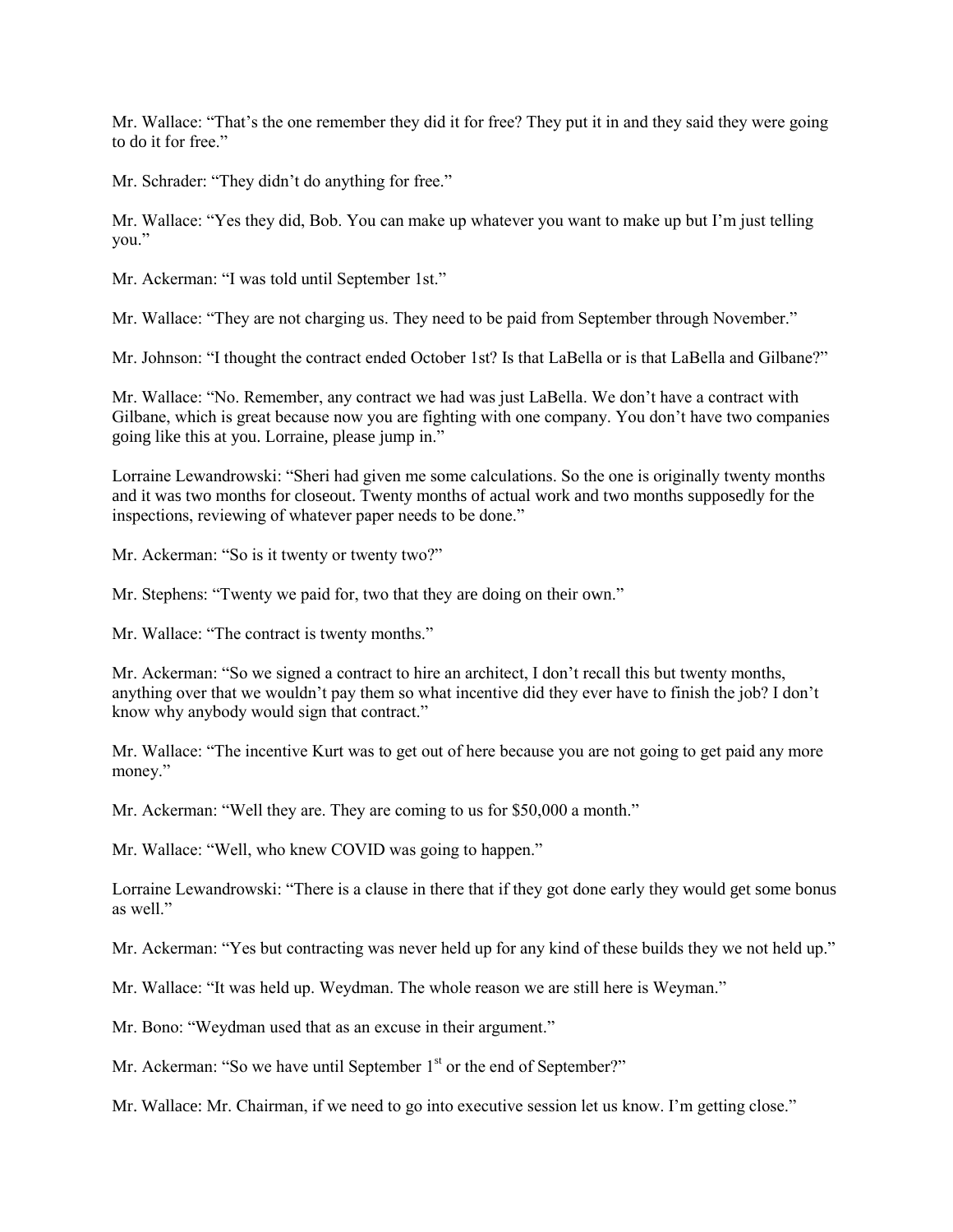Mr. Johnson: "Do we want to just go in to talk?"

Mr. Wallace: "I don't know. No, you have to have a specific reason to go in."

Mr. Wallace: "I don't care if we go in or not. I don't. I don't care who hears it. I think the public should know this."

Mr. Johnson: "Right now LaBella leaves the job site October 1<sup>st</sup>?

Mr. Wallace: "Right. Then you have all of October. Sheri, speak up."

Sheri Ferdula: "The contract is for twenty months from the start of construction with was November 5, 2018. That brings you to July  $5<sup>th</sup>$ , 2020 and two months for closeout which brings you to September  $5<sup>th</sup>$ . That's what the contract says."

Mr. Wallace: "So now you are going from that until the end of October."

Mr. Ackerman: "What constituted November  $5<sup>th</sup>$ ? And what was the start of the contract for the building?"

Mr. Wallace: That's when we sent the notice, correct Sheri? Lorraine?"

Sheri Ferdula: "Correct."

Mr. Wallace: "A Notice to Proceed."

Lorraine Lewandrowski : "Yes. After the bids then they give you a formal notice called Notice to Proceed so then they mailed out the Notice to Proceed and that's the start date when you say go."

Mr. Ackerman: I guess I was confused between the start and the beginning of the twenty months otherwise I wouldn't have done that."

Mr. Johnson: "So our contract with Labella ends September  $5<sup>th</sup>$ , the extension will take us to October  $5<sup>th</sup>$ , right?"

Mr. Wallace: "No and again Sheri or Lorraine, my understanding this would take us to November 4<sup>th</sup>."

Mr. Ackerman: "So September 4<sup>th</sup> to November 4<sup>th</sup>?"

Mr. Wallace: "Yes, two months."

Mr. Johnson: "But your project isn't going to be done."

Mr. Wallace: "I can't say that."

Mr. Johnson: "I can. I just looked at these. I've got five pages for electrical, all the security wire that is supposed to be conduit is zip tied up to the ceilings and stuff. I guess the biggest stumbling block here is Weydman and how to move forward to get the project completed."

Mr. Schrader: "Jim, can I ask you and Lorraine, you weren't here when this whole cluster started but was it our fault, they've been on this whole site for how many years and they did not see the asbestos on the